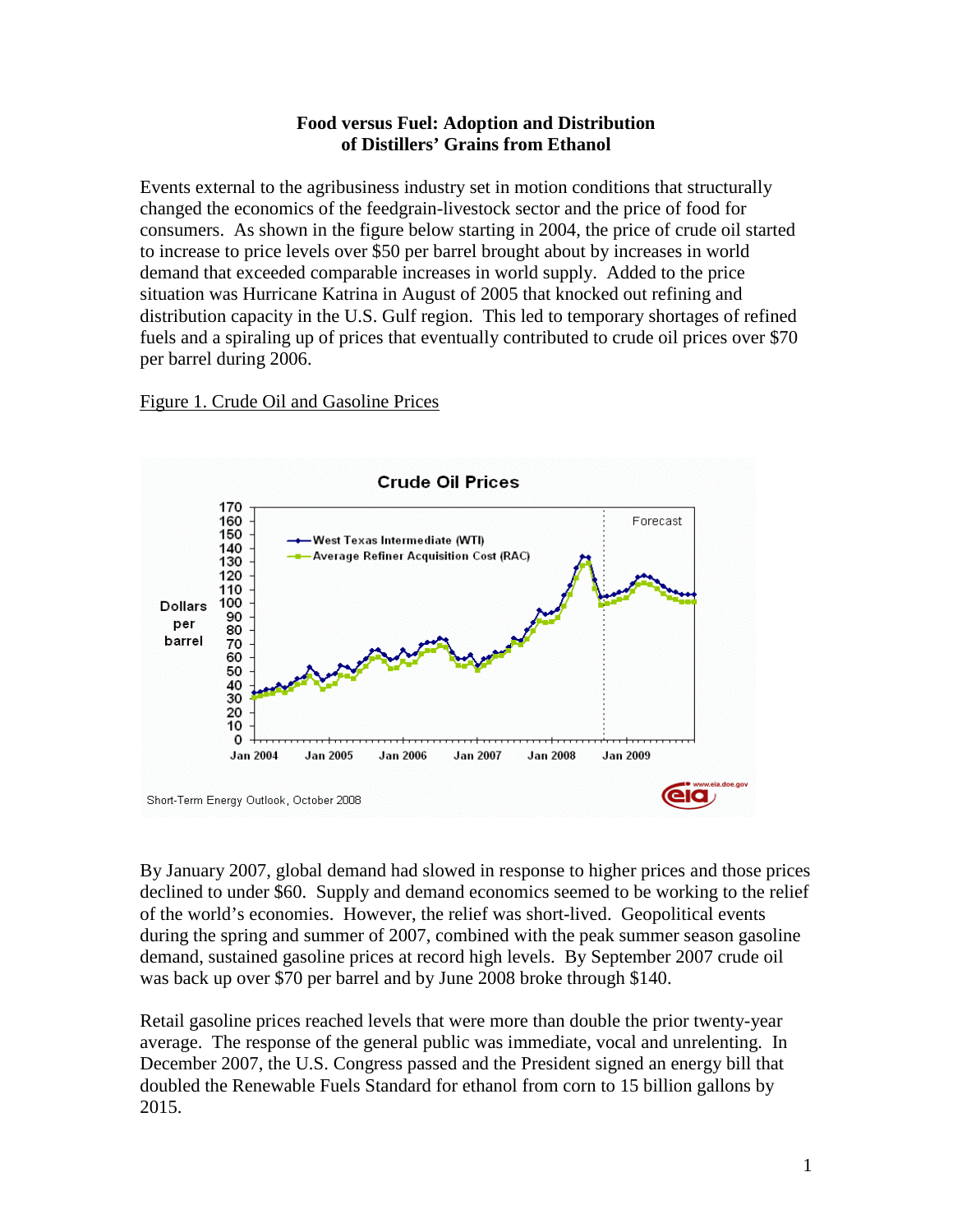A historical perspective shows that when crude oil was priced in the range of \$35 to \$50 per barrel and corn was \$1.80 to \$2.20 per bushel the financial feasibility of an ethanol plant was viable but required risk capital from sources that believed the investment would be worthwhile. In 1999, less than ten years ago, there were 50 ethanol plants producing a little over 1 billion gallons per year. The production of corn in the U.S. was sufficient to meet the needs of the feedgrain-livestock sector, sustain exports at traditional levels, and supply the growing demand coming from ethanol production.

However, the higher prices for refined fuels and the support of government mandates plus subsidies led to a "gold rush" of building additional ethanol production during 2004-07. The following figure from the National Renewable Energy Laboratory shows actual and projected production of ethanol in the U.S. As of October 2008, existing ethanol production is at 9.0 billion gallons per year, an eight-fold increase since 1999.



Figure 2. Ethanol Production

### **Problem Statement**

As more ethanol plants were built, the more was the demand for corn to supply the plants. As shown on the following map, most existing and proposed plants are in the Corn Belt area of the U.S. where currently there is a surplus of corn available. For decades, that surplus of corn provided a structural base of feed availability, at reasonable prices, to the livestock sector. However, the problem is that as more plants are built, projections are beginning to show that the corn surplus states could go deficit.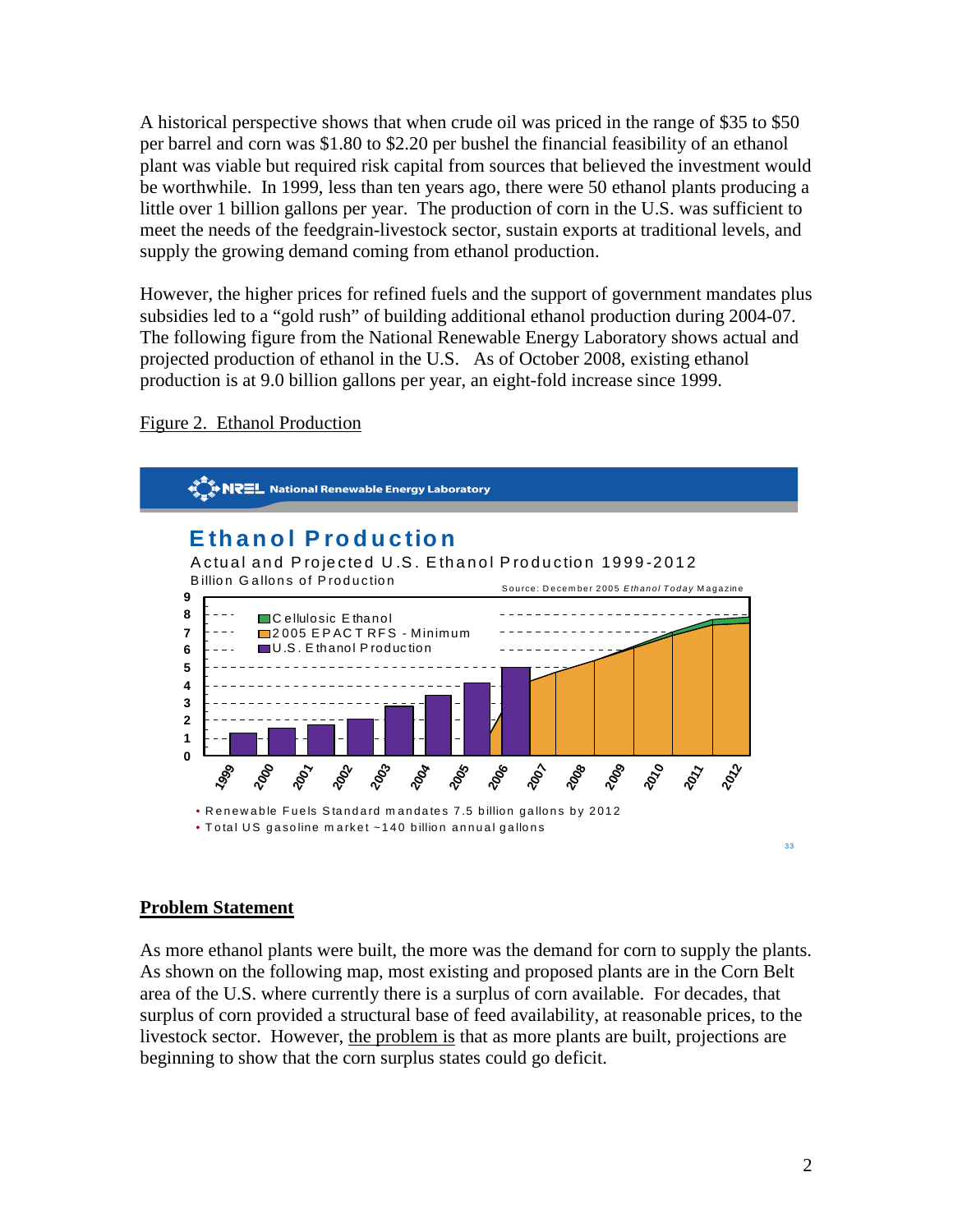

\*Alaska has one ethanol plant in the planning stage \*Hawaii has two ethanol plants in the planning stage

The problem is explicitly recognized by the National Cattlemen's Beef Association, the National Pork Producers Association, and the National Poultry Producers Association each who have memberships in the tens of thousands. Those associations, on behalf of their members have asked that the mandated Renewable Fuels Standard passed in 2007 be eased in order to lower the cost of feed grain inputs, primarily corn, which goes into feeding livestock and the production of protein food products.

## **Objectives**

The objectives of this research are to:

1) Estimate the historical supply and disappearance of corn for each state in the U.S. National level estimates are periodically available but not at the state level, so these figures need to be developed. Once the historical figures are developed, then use projected national figures to estimate future supply and disappearance at the state level.

2) Based on current and projected ethanol production determine the amount of distillers grains (DGs) that are currently being produced and expected in the future.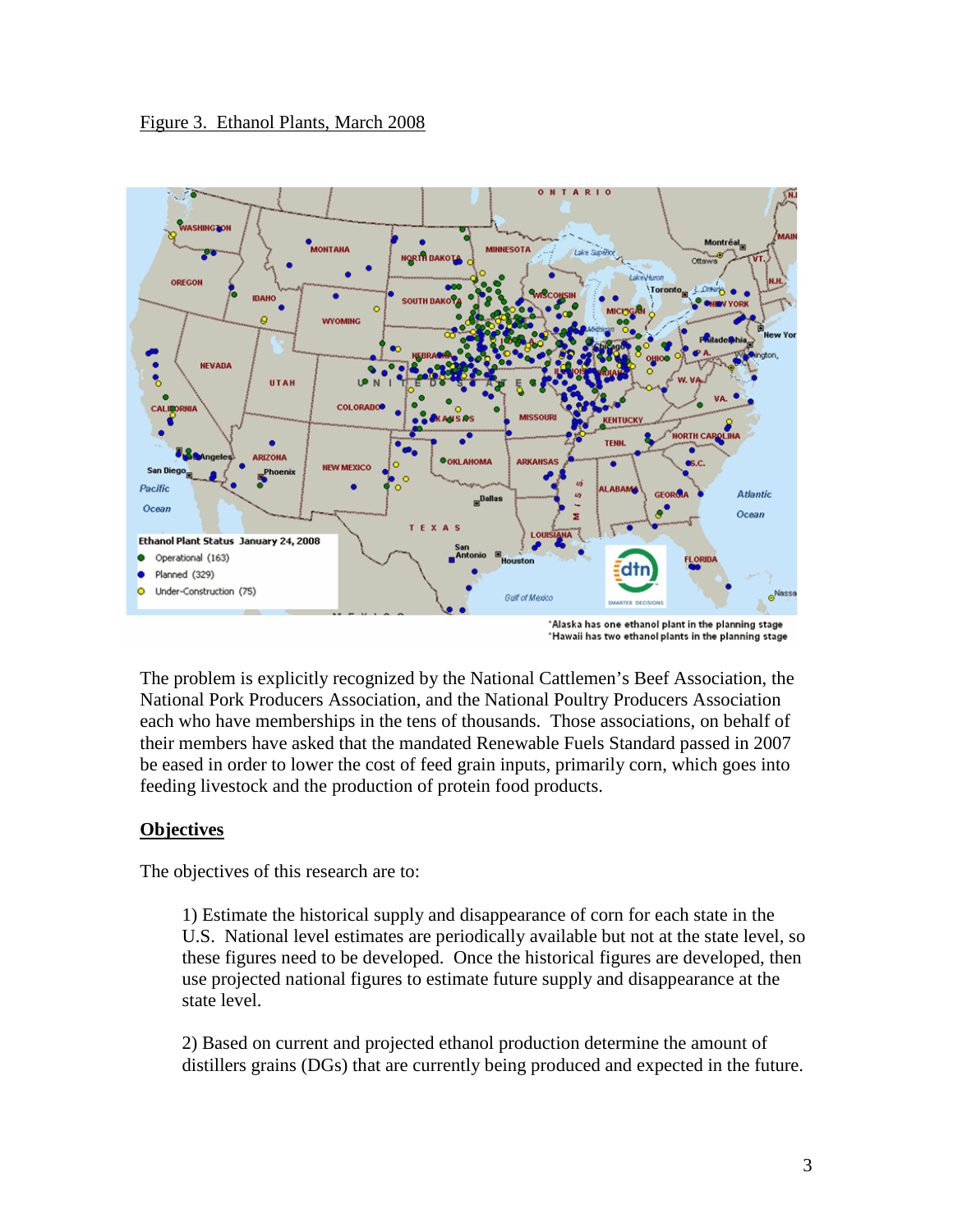3) Estimate the aggregate amount of corn that can be replaced by DGs in feed use under various scenarios of adoption by livestock producers.

4) Show the expected geographic pattern of DG movements in the U.S. under the changing conditions of traditional corn surplus states becoming deficit.

Basically, the questions to be answered are:

a) Can the ethanol co-product of DGs alleviate the projected shortages of corn for feed use by the livestock sector?

b) What will be the geographic pattern of DGs distribution from surplus states to deficit states?

## **Procedure**

A distiller's grain transportation model is being built and solved using computer software called Solver Premium 7.0 as an add-on to MS Excel. Traditionally, for the period of 2005-2007 there were 9 DG surplus states, 39 deficit states, and 10 U.S. ports of export. The combination of all the surplus origins and deficit destinations results in a model with 16,000 possible routes. The transportation model was solved for the distribution of DGs by minimizing the cost of shipping from the surplus to the deficit states, and from the surplus states to the ports of exports. The following diagram shows the geographic delineation of the model. The next figure shows the surplus and deficit states in the U.S.

Figure 4. DG Transportation Model Flowchart

# **DISTILLER'S GRAIN TRANSPORTATION MODEL**

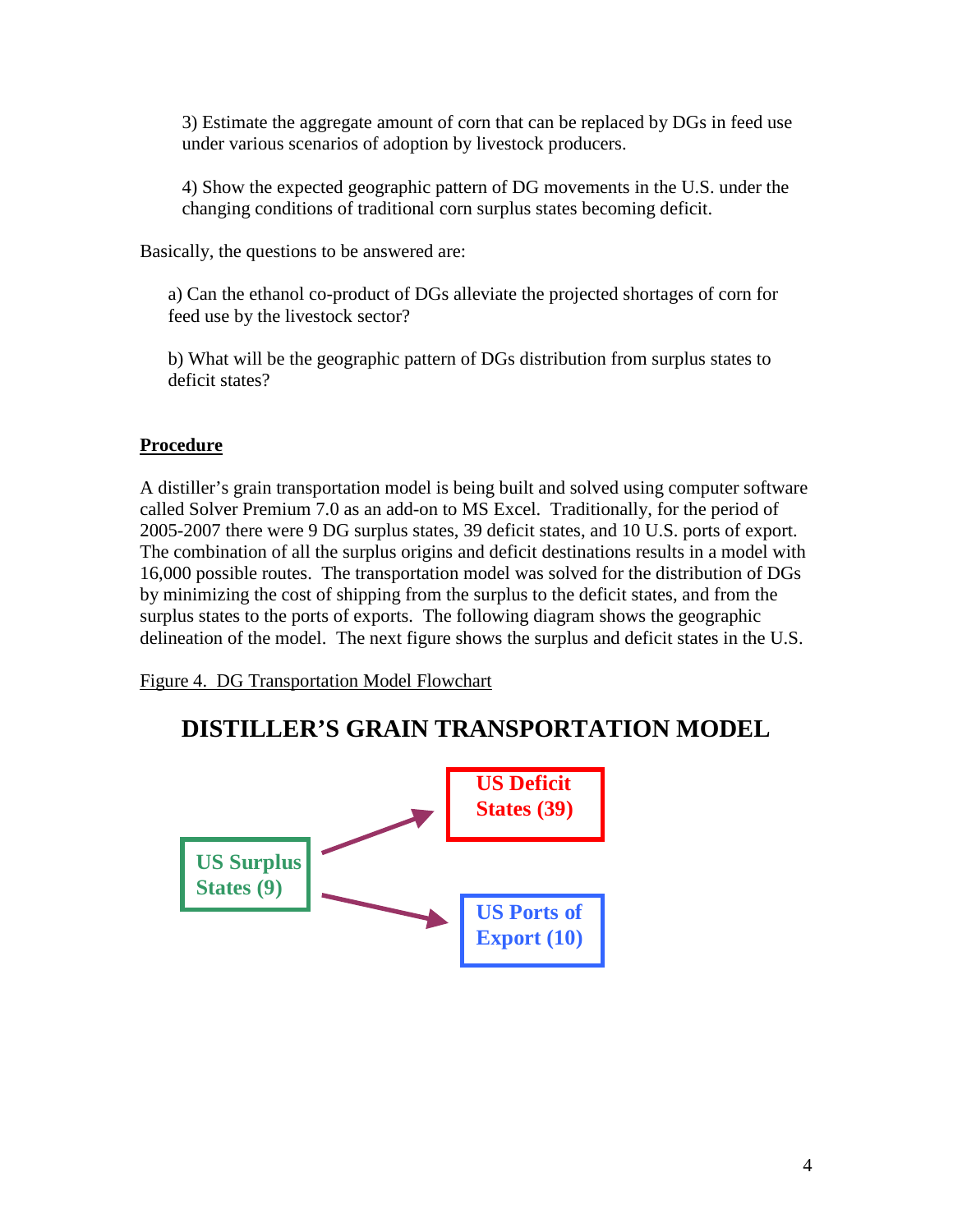# Figure 5. DGs Net Surplus States, 2007-08 Marketing Year



Figure 6. DGs Net Deficit States, 2007-08 Marketing Year



The global model will be modified to include estimates of future surplus and deficits by states as more ethanol plants are built. The model solves for the least cost distribution of DGs from the surplus states to the deficit states, and to the ports of export.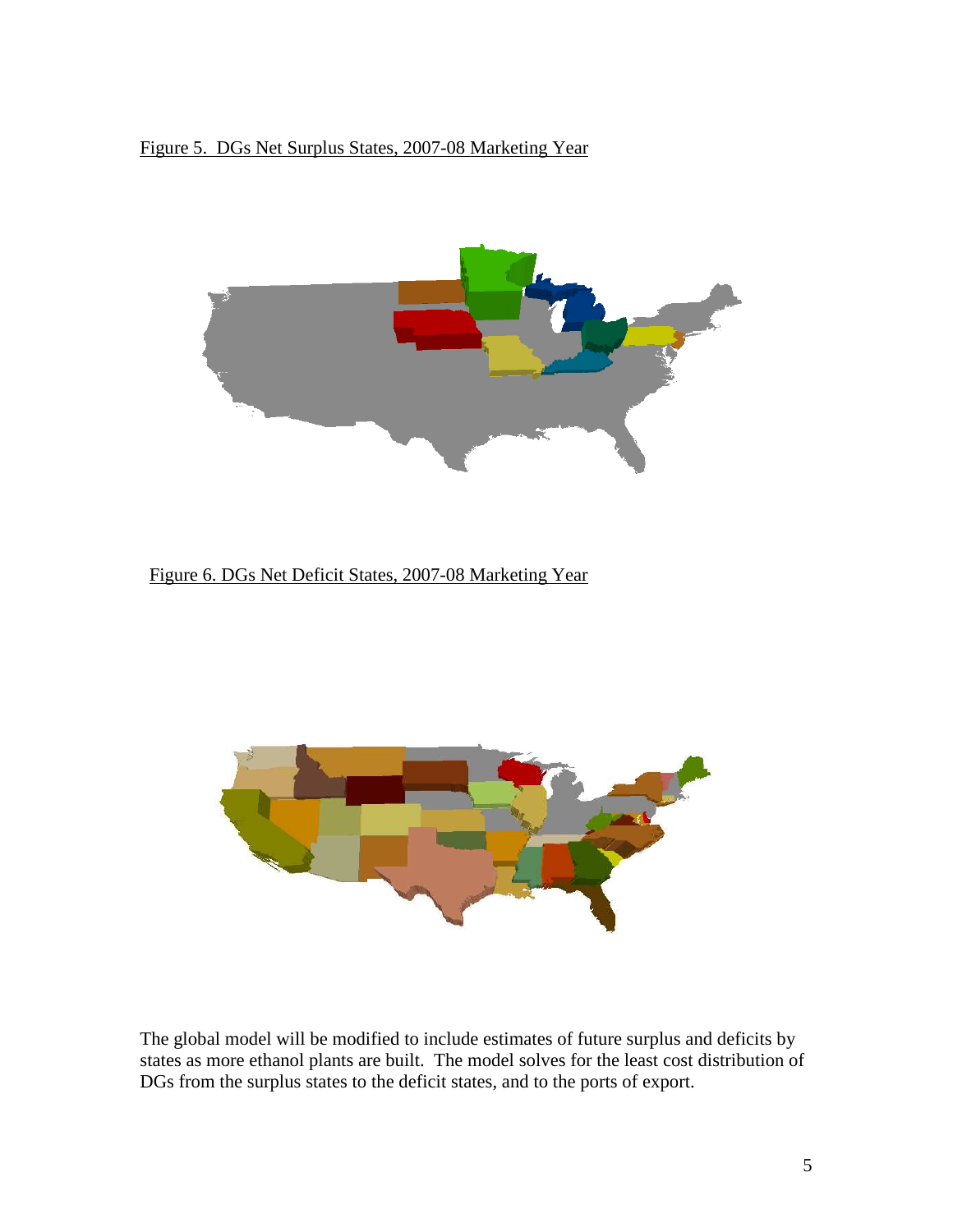# **Results**

The following two figures show a traditional result for shipments of corn from surplus states to deficit states and port of export. With DGs replacing corn for feed use a similar distribution pattern is expected.

```
State-to-State Projected Corn Movement, 2007-08
```

```
U.S. Production at 13.1 bil bu and Exports at 2.25 bil bu
```


S tate-to-P ort Projected C orn M ovem ent, 2007-2008 **U**.S. Production at 13.1 bil bu and Exports at 2.25 bil bu